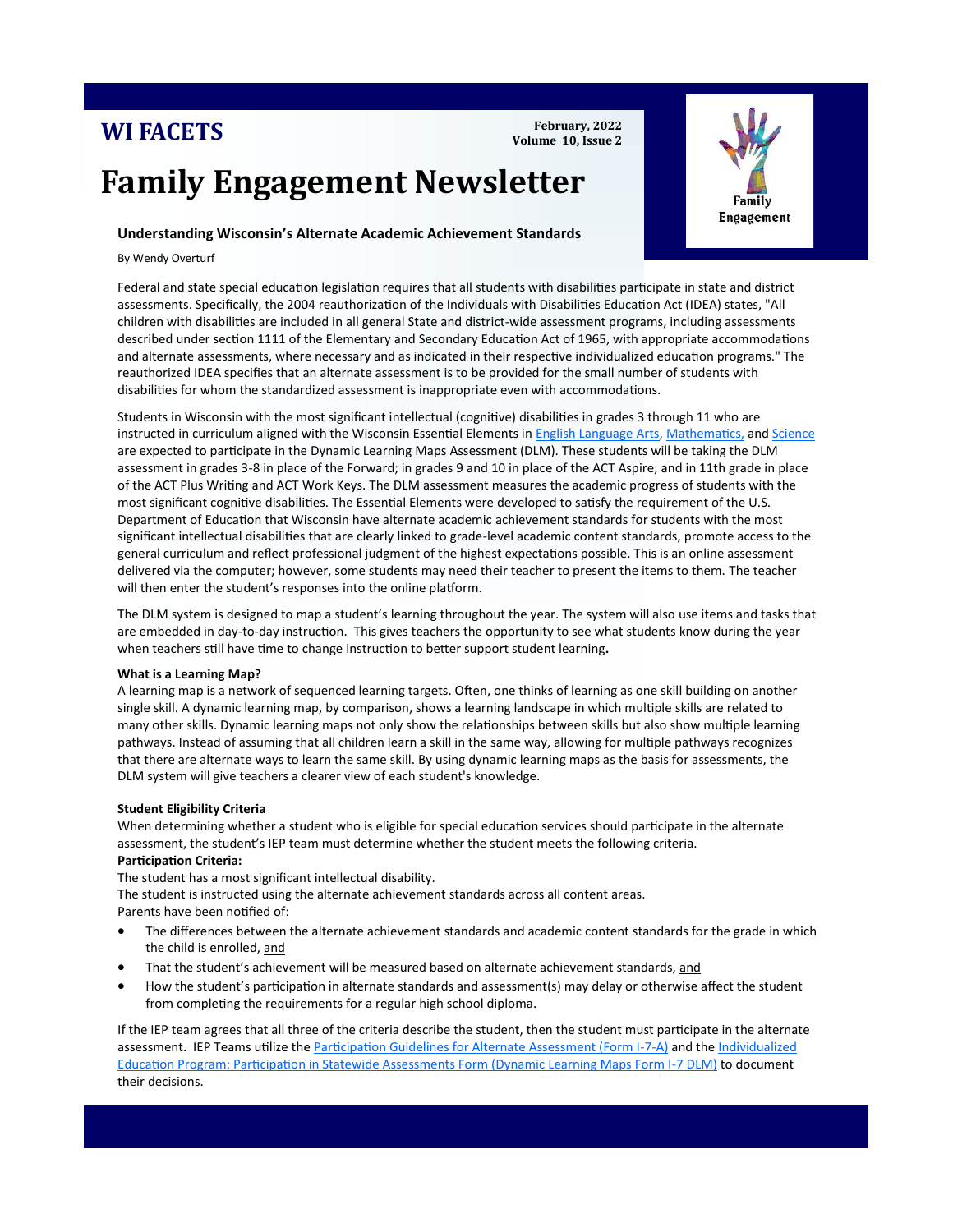# **Statewide Events**

**State Superintendent's Conference on Special Education and Pupil Services [Leadership Conference](https://dpi.wi.gov/sped/educators/consultation/leadership/fall-leadership-conference) who care for the property who care for the state of the state of the state of the state of the state of the state of the state of the state of the state of the state of the state of the state of th** Live and pre-recorded sessions on state and national legal updates.

**Date:** Thursday, February 10, 2022

# **[Autism Society of Wisconsin](https://www.asw4autism.org/event-cal/30th-annual-conference/)'s 30th Lecture Series: First Nations Studies 2021-2022 Webinar**

#### **Re-Storying Indigenous Pasts, Presents,** <u>and rutures</u><br>This relevant is a set the contract of [and Futures](https://login.myquickreg.com/register/event/event.cfm?eventid=30301)

This virtual training will examine how<br>... mstory, curture, and language can impact<br>achievement, school climate, and student, family, and community engagement. nate: Eebruary 15, 2022<br>Date: Eebruary 15, 2022 **Date:** February 15, 2022, 10am-12pm history, culture, and language can impact

# **Supporting Neurodiverse Students**

**[Social Communication](https://cesa1.app.neoncrm.com/np/clients/cesa1/event.jsp?event=2784&) - Modes and [Language](https://cesa1.app.neoncrm.com/np/clients/cesa1/event.jsp?event=2784&)**

This four-session cohort is designed to [support educa](http://www.uww.edu/ce/camps/additional/ecc)tors serving students with disability-related needs in the area of social communication. The first cohort will not only touch on social communication skills of students with strong **Early Childhood Early Childhood Early Childhood Early Childhood Early Childhood** communication modes but also those who are emerging in a communication mode that is understood by all. These are nocost virtual events.

information sharing, hands on activities, **Dates:** 3/3/2022. 3/10/2022, 3/17/2022, 3/24/2022, 3:30pm-4:30pm

#### **Wisconsin Head Start Annual Conference**

The 2022 Annual Conference will be an exciting opportunity for professional development. Join together with other professionals from Head Start, Early Head Start, parents, Tribal, Migrant, Even-start, childcare, Birth-to-Three, home visiting, partners, CCR&R, health care partners, social services, mentors, and coaches to attend this virtual event, who have who have the **Dates:** February 28-March 2, 2022 higher education, ECE students, state

## **Save the Date-Endless Possibilities Location:** Holiday Inn – Convention **[Conference](https://wifacets.org/training/endless-possibilities)**

The Endless Possibilities Conference is an **2019 Endless Possibilities Conference:**  in collaboration with Wisconsin DPI, UW-Whitewater, WSPEI and other family support/disability organizations. The conference provides a full day of training 2, *Transforming the Impossible to*  to special education for families of *Possible—Journey from Special Education*  students with IEPs and the professionals who support them.  $\overline{\phantom{a}}$ **Date:** August 5, 2022 annual event coordinated by WI FACETS, from experts on various topics connected

Keynote: Lola Dada-Olley

# **At Home Learning Strategies**

#### **[February Early Literacy Activity Calendar](https://ideas.demco.com/blog/early-literacy-activity-calendar-february-2022/)**

February 17th is Random Acts of Kindness Day. Read *Be Kind* by Pat Zielow Miller and ask your child to brainstorm kind ideas.

#### **Children'[s Activity Calendar: February 2022](https://ideas.demco.com/blog/childrens-activity-calendar-february-2022/?sfw=pass1642688384)**

Kids will fall in love with immersive activities like forecasting the weather, writing poetry, and using STEAM skills to build gumdrop towers and race cars.

#### **[DaybyDay Ohio—February Family Literacy Calendar](https://www.daybydayoh.org/february)**

A perpetual calendar featuring songs, activities, book suggestions and videos.



**World Read Aloud Day, 2/2/22,** seeks to highlight the importance of sharing stories. This day encourages people to grab a book and read it aloud to someone else. Reading aloud has many benefits for both young children and older readers, including improved memory and word retention. According to [one study,](https://www.bbc.com/future/article/20200917-the-surprising-power-of-reading-aloud) researchers found those aged 7-10 were able to recognize 87% of the words they read aloud compared to 70% of the words they read silently. Check this [website](https://www.youtube.com/channel/UCOvpot8bkb2POTZ8HfjgQIw) to view some great read aloud books to get started or choose any book that might be available in your home.

#### **Groundhog Day—2/2/22**

Learn all about Groundhog Day in this [video](https://www.youtube.com/watch?v=3fPXCWFAFTI) for kids. See how this holiday started and what it all means. Check out this [collection of Groundhog Day crafts and activities.](https://www.allkidsnetwork.com/crafts/groundhog-day/)



# **National Pizza Day—2/9/22**

Practice simple fractions with this [printable activity.](https://www.melissaanddoug.com/on/demandware.static/-/Sites-melissaanddoug-Library/default/dw077a1ca6/emailAssets/20210209_NationalPizzaDay_Printables_03_ADA.pdf)

Cooking with children can be fun, and also helps them with measuring and reading skills. [6 pizza recipes for kids](https://lingokids.com/blog/posts/pizza-day)

#### **Super Bowl Sunday—2/13/22**

If you are looking for ways to keep the your children entertained while you enjoy the big game check out this [Football Word Search and Football Word Scramble.](http://bloggingbabiesandthebayou.com/big-game-activties-for-children-kid-football-printables/)



Older children may enjoy searching the internet for information to solve these math related activities:

- Graph each Super Bowl champion team and the number of times they have won the Super Bowl
- Graph the point spread for each Super Bowl (difference between points of winner and loser)
- Determine the average points scored by all winning teams
- To limit the calculations, give a range of dates to use such as "last ten Super Bowl games**."**

#### **Valentine's Day—2/14/22**

Watch this [educational video for kids](https://www.youtube.com/watch?v=ZEN4daDfgmY) to find some interesting facts and history of this special holiday.

Acrostic poems are one of the simplest forms of poetry, most commonly made by using the first letters of a word as prompts for words or short sentences that describe the word being used. Encourage your child to create an acrostic poem with a special friend's or relative's name. Here is an example:

- **S** Is for sunshine, that you bring to life
- **A** is for Adventurous, always on the go
- **R** is for Radiant, it's your personality
- **A** is for Awesome, you always impress
- **H** is for Heart, warm and loving



President's Day, also known as Washington's Birthday, is on the third Monday of February each year and is a federal holiday in the United States. The day not only honors George Washington (born February 22), the first President of the United States, and Abraham Lincoln (born February 12) whose birthdays are both in February but honors all the United States presidents who have served.

- View this *video* for more information about the history of President's Day.
- Try this [word search](https://www.dltk-kids.com/t.asp?t=https://www.dltk-kids.com/usa/images/b-wordsearch-presidents.gif)

**President's Day—2/21/22**

- [What Presidents are on U.S. coins and why?](https://www.usmoneyreserve.com/blog/presidents-on-coins/)
- Take out different denominations of coins and paper bills and talk about which president is on each.



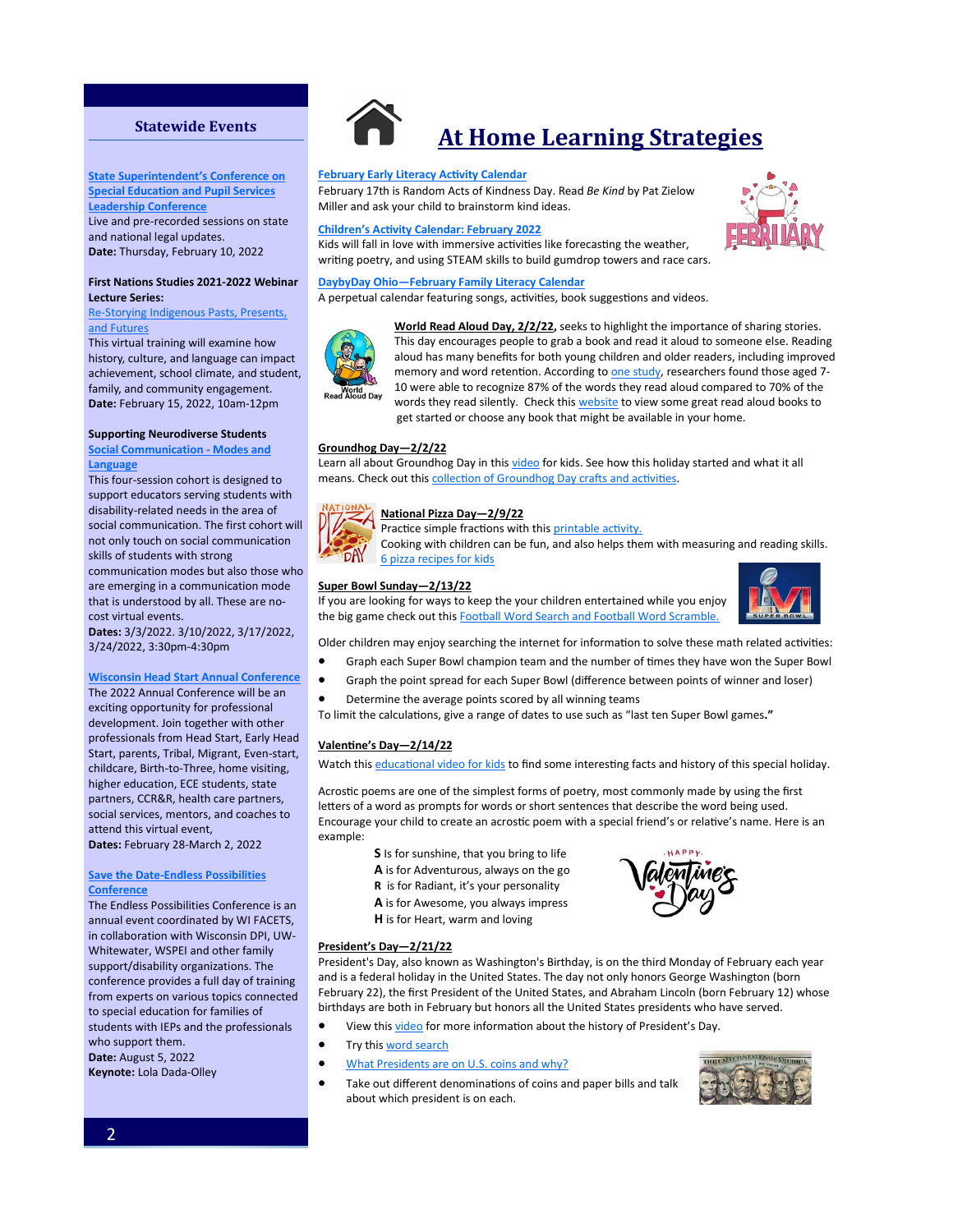# **Online Resources: Intellectual Disabilities**

# **[Center for Parent Information and Resources \(CPIR\)](http://www.parentcenterhub.org/intellectual/)**

This website has fact sheets on intellectual disabilities. It also includes links to resources related to infants, toddlers, and school-age children. The website also has links to other organizations that support individuals with intellectual disabilities.

# **[Wisconsin Department of Public Instruction](https://dpi.wi.gov/sped/program/intellectual-disabilities)**

This site has information related to eligibility criteria, programming and services, and assessment for students with intellectual disabilities. There is a link to alternative testing (essential elements) for students with the most significant intellectual disabilities.

# **[Exceptional Parent](http://www.eparent.com/) (eParent)**

eParent provides practical advice, emotional support, and the most up-to-date educational information for families of children and adults with disabilities. It also provides information on special healthcare needs to the physicians, allied health care professionals, and educational professionals who are involved with a family with a child who has a disability.

# **[National Down Syndrome Society \(NDSS\)](http://www.ndss.org/about-down-syndrome/down-syndrome/)**

The mission of the NDSS is to be the national advocate for the value, acceptance, and inclusion of people with Down Syndrome. The vision of NDSS is a world in which all people with Down Syndrome have the opportunity to enhance their quality of life, realize their life aspirations and become valued members of welcoming communities. Their website gives facts about Down Syndrome, has a section that dispels common misperceptions, and also has numerous links related to advocacy.

# **[Disability Scoop](https://www.disabilityscoop.com/intellectual-disability/)**

While the website provides news related to many disabilities, this link is specifically related to Intellectual Disabilities. There is also the ability to sign up to receive frequent email updates.

# **[Arc](http://www.thearc.org/page.aspx?pid=2530)**

The mission of Arc is to promote and protect the human rights of people with intellectual and developmental disabilities and actively supports their full inclusion and participation in the community throughout their lifetimes. Local chapters provide individual advocacy*,* programs, services, and supports for people with intellectual and developmental disabilities and their families. Information on local, state, and national programs is available on the website.

# **[Special Olympics Wisconsin](https://www.specialolympicswisconsin.org/)**

Special Olympics is a global movement that unleashes the human spirit through the transformative power and joy of sports. It empowers individuals with intellectual disabilities to become accepted and valued members of their communities, leading to a more respectful and inclusive society for all. Using sports as the catalyst as well as programming around health and education, Special Olympics works to end inactivity, injustice, and intolerance.

# **[Think College Search](https://thinkcollege.net/college-search)**

The only directory of its kind, Think College Search features 308 colleges and universities that offer postsecondary education programs for students with intellectual disabilities. Users of this searchable online database can filter by state, length of program, type of school, options for living on campus, and more.



### **Looking for safe, at-home activities to keep you and your family busy this winter?**

*The Arc* **[virtual program library](https://programlibrary.thearc.org/?utm_source=cc&utm_medium=email&utm_campaign=cfp)** is a free hub of on-demand activities that can be done from home by people with disabilities, their families, and service providers.

The library is expanding all the time and has activities in a wide variety of areas, such as arts, life skills, health and wellness, virtual clubs, and more.

Browse listings to find activities like:

- Participating in dance, yoga, and other movement activities
- Learning about internet safety
- Virtually touring places like Disney World and museums
- Making your own Jeopardy game templates
- Finding self-advocacy support





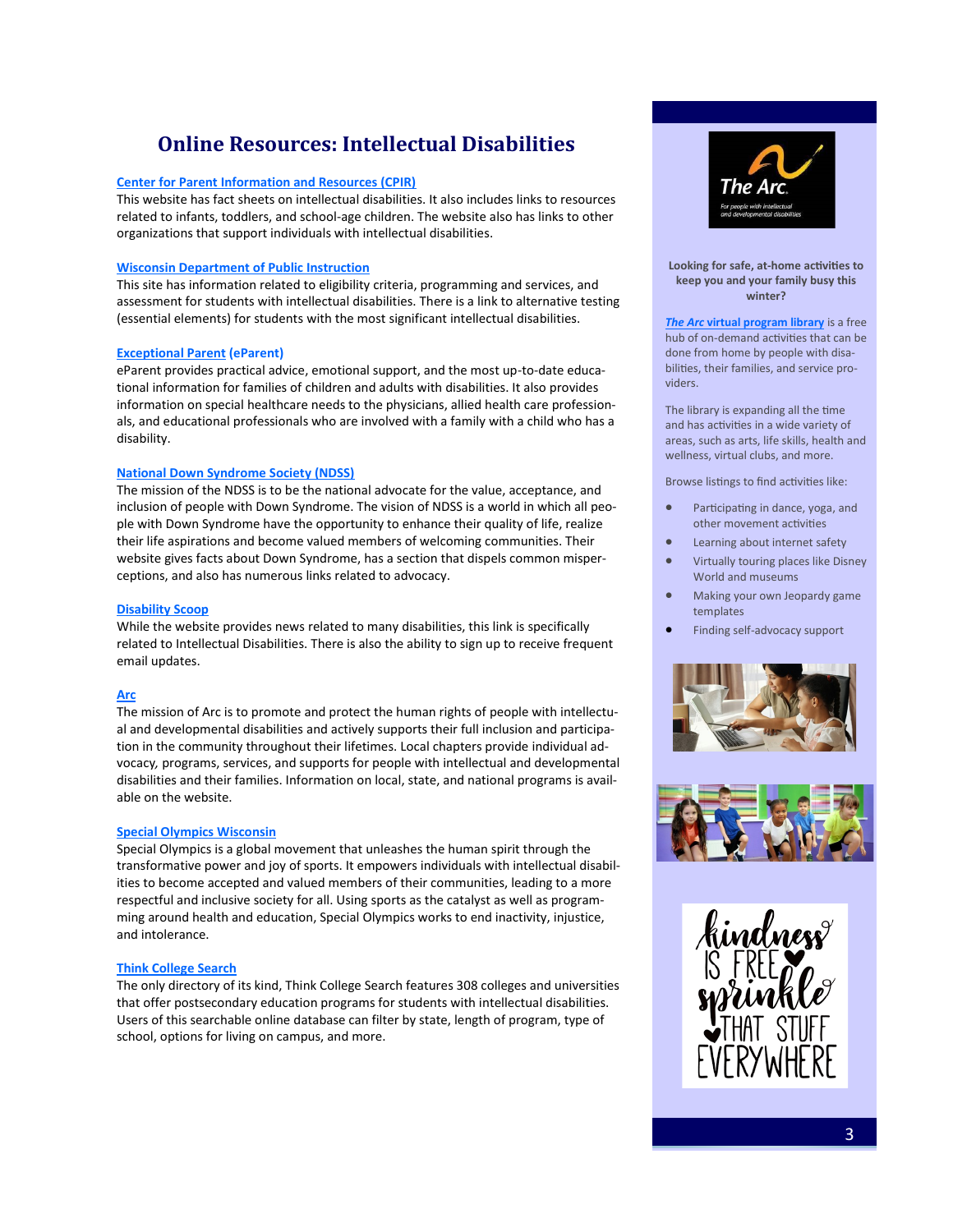# **WI FACETS**



**Event title links to information [&](http://www.wifacets.org/events)  registration for WI FACETS FREE [workshops & webinars:](http://www.wifacets.org/events)**  To register by phone: 877-374-0511 **All webinars 12:00—1:00 PM (unless otherwise noted)**

**[Fit Families: Physical Activities Program](https://wifacets.org/events/event/fit-families-physical-activities-program-children-wautism-their-families)  [for Children w/Autism & their Families](https://wifacets.org/events/event/fit-families-physical-activities-program-children-wautism-their-families) Presenter:** Luis Columba, UW-Madison **Date:** February 2, 2022

**[WSEMS: Facilitated IEPs](https://wifacets.org/events/event/wsems-facilitated-ieps-6)**

**Presenters:** Courtney Salzer, WI FACETS & Nissan Bar-Lev, CESA 7 **Date:** February 7, 2022

#### **[Helping Families Create Child Centered](https://wifacets.org/events/event/helping-families-create-child-centered-goals)  [Goals](https://wifacets.org/events/event/helping-families-create-child-centered-goals)**

**Presenter:** Becky Burns, Social Worker **Date:** February 9, 2022

### **[IEP 2: Proceso de Remisión en educación](https://wifacets.org/events/event/iep-2-proceso-de-remisi%C3%B3n-en-educaci%C3%B3n-especial-%E2%80%93)  [especial](https://wifacets.org/events/event/iep-2-proceso-de-remisi%C3%B3n-en-educaci%C3%B3n-especial-%E2%80%93)**

**Date: Date:** February 10, 2022 **Presenter:** Nelsinia Ramos, WI FACETS Si tiene preguntas sobre el taller, o necesita asistencia, llame al 414-374-4645 o por email a [nramos@wifacets.org.](mailto:nramos@wifacets.org)

#### **[Up to Me Series: Defining Stigma](https://wifacets.org/events/event/me-series-defining-stigma)**

**Presenters:** Emily Jonesberg & Sharon Dossett, Rogers InHealth **Date:** February 14, 2022, 12pm-12:30 pm

#### **[Why Adapted Physical Education is](https://wifacets.org/events/event/why-adapted-physical-education-important-children-disabilities)**

**[Important for Children with Disabilities](https://wifacets.org/events/event/why-adapted-physical-education-important-children-disabilities) Presenter:** Brock McMullen, UW-LaCrosse **Date:** February 16, 2022

### **[Disability Rights Wisconsin's Victim](https://wifacets.org/events/event/disability-rights-wisconsins-victim-advocacy-program-vap)**

**[Advocacy Program \(VAP\)](https://wifacets.org/events/event/disability-rights-wisconsins-victim-advocacy-program-vap) Presenter:** Jill Gonzalez and Natalia Hildner, Disability Rights WI **Date:** February 23, 2022

### **[IEP 3: Evaluación y Elegibilidad en el](https://wifacets.org/events/event/iep-3-evaluaci%C3%B3n-y-elegibilidad-en-el-proceso-del-iep)  [Proceso del IEP](https://wifacets.org/events/event/iep-3-evaluaci%C3%B3n-y-elegibilidad-en-el-proceso-del-iep)**

**Presenter:** Nelsinia Ramos, WI FACETS **Date:** February 24, 2022 Si tiene preguntas sobre el taller, o necesita asistencia, llame al 414-374-4645 o por email a [nramos@wifacets.org.](mailto:nramos@wifacets.org)



#### **District & Building Administrator Training for Dynamic Learning Maps (DLM)**

For more information click on the **[DLM Spring 2022 District & Building Administrator](https://drive.google.com/file/d/1EBueSXjaZMOm0HR1z5-sOW6-ue7IUZXz/view)** [Training flier](https://drive.google.com/file/d/1EBueSXjaZMOm0HR1z5-sOW6-ue7IUZXz/view) to learn about a free training video and optional Question and Answer session with DLM. As part of this training, interested individuals may elect to enroll in optional online Q & A chat sessions after the completion of the training video. This session is scheduled for 2:00-2:30 pm CST on Thursday, February 24, 2022 .

If you have any questions, please contact Iris Jacobson [iris.jacobson@dpi.wi.gov.](mailto:iris.jacobson@dpi.wi.gov)

#### **State Superintendent's Advisory Council on Special Education Nomination**

Do you or someone you know feel called to share your voice about special education in Wisconsin? Please complete or share this opportunity to serve a three-year term or be nominated for a midterm replacement to the State Superintendent's Advisory Council. The meetings are quarterly (fall, winter, spring, early summer) from 10:00 AM to 3:00 PM and provide virtual options for attendance. The mission of the council is to promote the education of children with disabilities by providing broad based input to the Department of Public Instruction. The Council on Special Education is a committee appointed by the state superintendent to advise the Department of Public Instruction and its Division for Learning Support (DLS) in matters related to the education of all children with disabilities in Wisconsin.

Council is seeking many nominations with the following representation for both midterm replacements starting this year and new terms starting in July 2022:

- Parents or Individuals with Disabilities
- Charter school representative
- Private school representative
- Dept of Corrections representative
- Special Education Teachers
- Teachers and Tribal School Representative (Bureau of Indian Affairs)
- Representatives of Vocational Organization that Provides Transition Services for
- Children with Disabilities (Wisconsin Department of Workforce Development)
- State and Local Education Officials (Association Wisconsin School Administrators & Principal)
- Administrators of Special Education
- Representation from People of Color

If you are interested in nominating someone else or yourself for the council, please fill out this [nomination form](https://dpi.wi.gov/sites/default/files/imce/sped/pdf/council-nomination-form.pdf) and elaborate on the section that asks you to describe yourself and your experiences. Please email your signed nomination to Carolyn Kiefer by Wednesday, May 18, 2022.

# **Research to Read**

# **The Effect of Video Modeling and Video Prompting Interventions on Individuals with Intellectual Disability: A Systematic Literature Review**

Park J, Bouck E, Duenas A. The Effect of Video Modeling and Video Prompting Interventions on Individuals with Intellectual Disability: A Systematic Literature Review. Journal of Special Education Technology. 2019;34(1):3-16. doi:10.1177/0162643418780464

### **[Article Link](https://journals.sagepub.com/doi/pdf/10.1177/0162643418780464)**

In the field of special education, a variety of technologies are used to improve the overall outcomes of students with disabilities by providing them the opportunity to enhance their learning outcomes. A popular technology-based intervention is video-based instruction (VBI). Video modeling is a teaching method that instructs students to watch a short video depicting a target skill followed by a request to imitate what they saw in the video. VBI is known to be effective in teaching various skills to individuals with intellectual disabilities.

Although many researchers have taught this population various skills using video modeling and/or prompting, none have conducted a literature review for this population. The purpose of this review was to analyze different types of VBI (i.e., video modeling, video prompting) used in intervention research, the skills taught using these methods, and their effectiveness. The findings demonstrate both video modeling and video prompting were used to similar extents, daily/living skills were taught more often, and many studies combined video modeling or video prompting interventions with additional strategies (e.g., error correction, constant time delay).